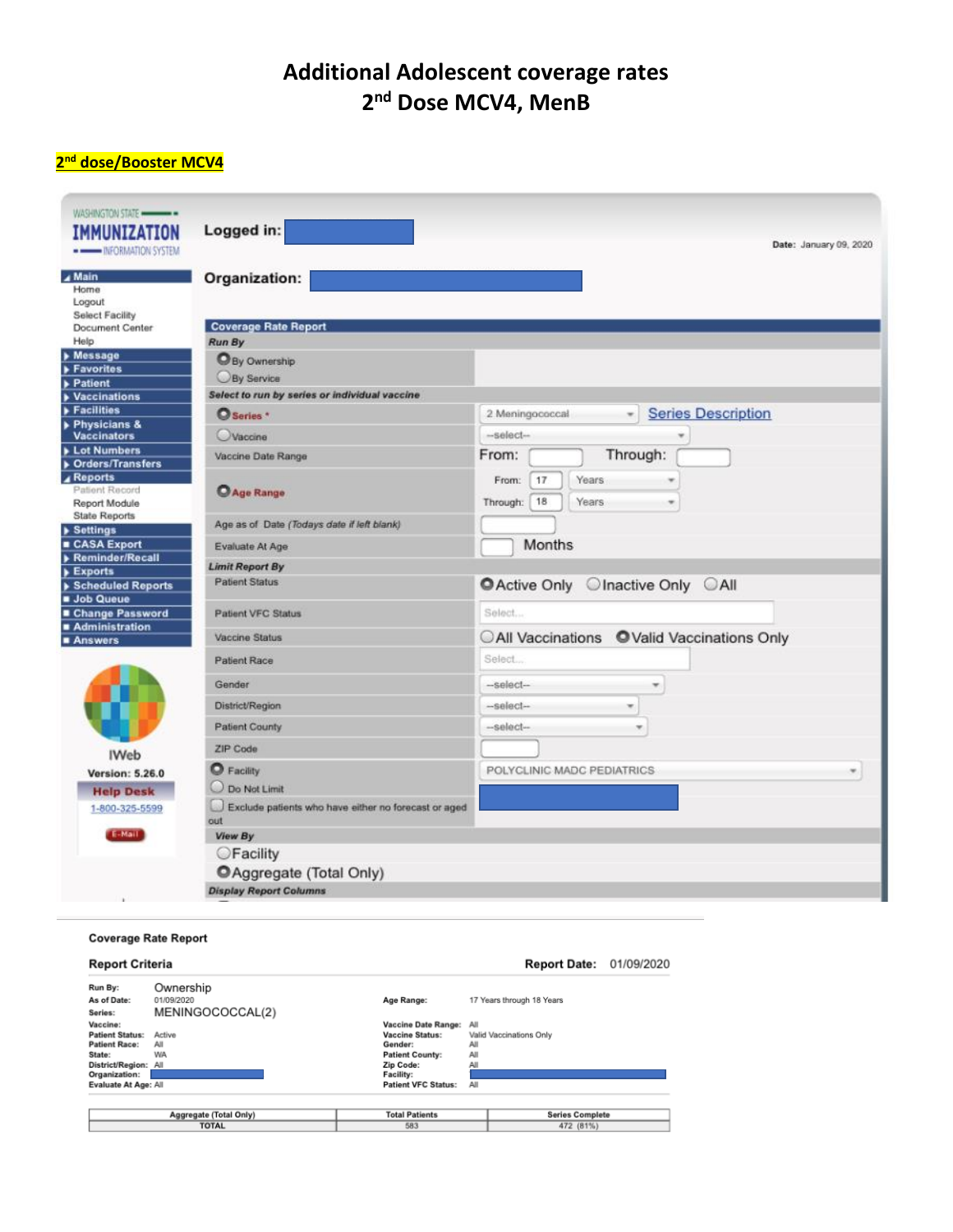## MenB - Any dose

| IMMUNIZATION<br>INFORMATION SYSTEM               | Logged in:                                                                                 | Date: January 09, 2020                    |  |
|--------------------------------------------------|--------------------------------------------------------------------------------------------|-------------------------------------------|--|
| ⊿ Main<br>Home<br>Logout                         | Organization:                                                                              |                                           |  |
| Select Facility<br>Document Center               | <b>Coverage Rate Report</b>                                                                |                                           |  |
| Help<br>Message                                  | Run By                                                                                     |                                           |  |
| Favorites                                        | <b>O</b> By Ownership                                                                      |                                           |  |
| <b>Patient</b>                                   | By Service                                                                                 |                                           |  |
| <b>Vaccinations</b>                              | Select to run by series or individual vaccine                                              |                                           |  |
| $\blacktriangleright$ Facilities<br>Physicians & | O Series *                                                                                 | <b>Series Description</b><br>--select-    |  |
| <b>Vaccinators</b>                               | <b>O</b> Vaccine                                                                           | meningococcal B, OMV<br>v                 |  |
| Lot Numbers                                      | Vaccine Date Range                                                                         | From:<br>Through:                         |  |
| <b>Orders/Transfers</b><br>Reports               |                                                                                            | 17<br>Years<br>From:                      |  |
| Patient Record                                   | Age Range                                                                                  |                                           |  |
| Report Module                                    |                                                                                            | 18<br>Years<br>Through:                   |  |
| <b>State Reports</b><br>▶ Settings               | Age as of Date (Todays date if left blank)                                                 |                                           |  |
| ■ CASA Export                                    | Evaluate At Age                                                                            | <b>Months</b>                             |  |
| Reminder/Recall                                  | <b>Limit Report By</b>                                                                     |                                           |  |
| Exports                                          | <b>Patient Status</b>                                                                      |                                           |  |
| Scheduled Reports<br>Job Queue                   |                                                                                            | ■ Active Only © Inactive Only © All       |  |
| ■ Change Password                                | <b>Patient VFC Status</b>                                                                  | Select                                    |  |
| Administration                                   | Vaccine Status                                                                             | All Vaccinations OValid Vaccinations Only |  |
| ■ Answers                                        |                                                                                            |                                           |  |
|                                                  | <b>Patient Race</b>                                                                        | Select                                    |  |
|                                                  | Gender                                                                                     | $-select-$<br>$\overline{\phantom{a}}$    |  |
|                                                  | District/Region                                                                            | -select-<br>÷                             |  |
|                                                  | <b>Patient County</b>                                                                      |                                           |  |
|                                                  |                                                                                            | -select-                                  |  |
| <b>IWeb</b>                                      | ZIP Code                                                                                   |                                           |  |
| <b>Version: 5.26.0</b>                           | $\bullet$ Facility                                                                         |                                           |  |
| <b>Help Desk</b>                                 | O Do Not Limit                                                                             |                                           |  |
| 1-800-325-5599                                   | View By                                                                                    |                                           |  |
|                                                  | ○Facility                                                                                  |                                           |  |
| E-Mail                                           | <b>O</b> Aggregate (Total Only)                                                            |                                           |  |
|                                                  | <b>Display Report Columns</b>                                                              |                                           |  |
|                                                  | Complete By Vaccine                                                                        |                                           |  |
|                                                  | Incomplete Series                                                                          |                                           |  |
| <b>STCONE</b>                                    | One Dose to Complete Series                                                                |                                           |  |
|                                                  | ◯ One Visit to Complete Series (Multiple doses needed but could be given with one visit to |                                           |  |
|                                                  | vaccinator)                                                                                |                                           |  |
|                                                  | Not Yet Due                                                                                |                                           |  |
|                                                  | Not Yet Due (Late by Age)                                                                  |                                           |  |
|                                                  |                                                                                            |                                           |  |
|                                                  | <b>Missed Opportunities</b>                                                                |                                           |  |

#### **Coverage Rate Report**

| <b>Report Criteria</b>      |                      |                            | <b>Report Date:</b>       | 01/09/2020 |  |
|-----------------------------|----------------------|----------------------------|---------------------------|------------|--|
| Run By:                     | Ownership            |                            |                           |            |  |
| As of Date:                 | 01/09/2020           | Age Range:                 | 17 Years through 18 Years |            |  |
| Series:                     |                      |                            |                           |            |  |
| Vaccine:                    | meningococcal B, OMV | <b>Vaccine Date Range:</b> | All                       |            |  |
| <b>Patient Status:</b>      | Active               | <b>Vaccine Status:</b>     | Valid Vaccinations Only   |            |  |
| <b>Patient Race:</b>        | All                  | Gender:                    | All                       |            |  |
| State:                      | <b>WA</b>            | <b>Patient County:</b>     | All                       |            |  |
| District/Region: All        |                      | Zip Code:                  | All                       |            |  |
| Organization:               |                      | Facility:                  |                           |            |  |
| <b>Evaluate At Age: All</b> |                      | <b>Patient VFC Status:</b> | All                       |            |  |
|                             |                      |                            |                           |            |  |
| Aggregate (Total Only)      |                      | <b>Total Patients</b>      | <b>Received Dose</b>      |            |  |
| <b>TOTAL</b>                |                      | 583                        | 481 (83%)                 |            |  |